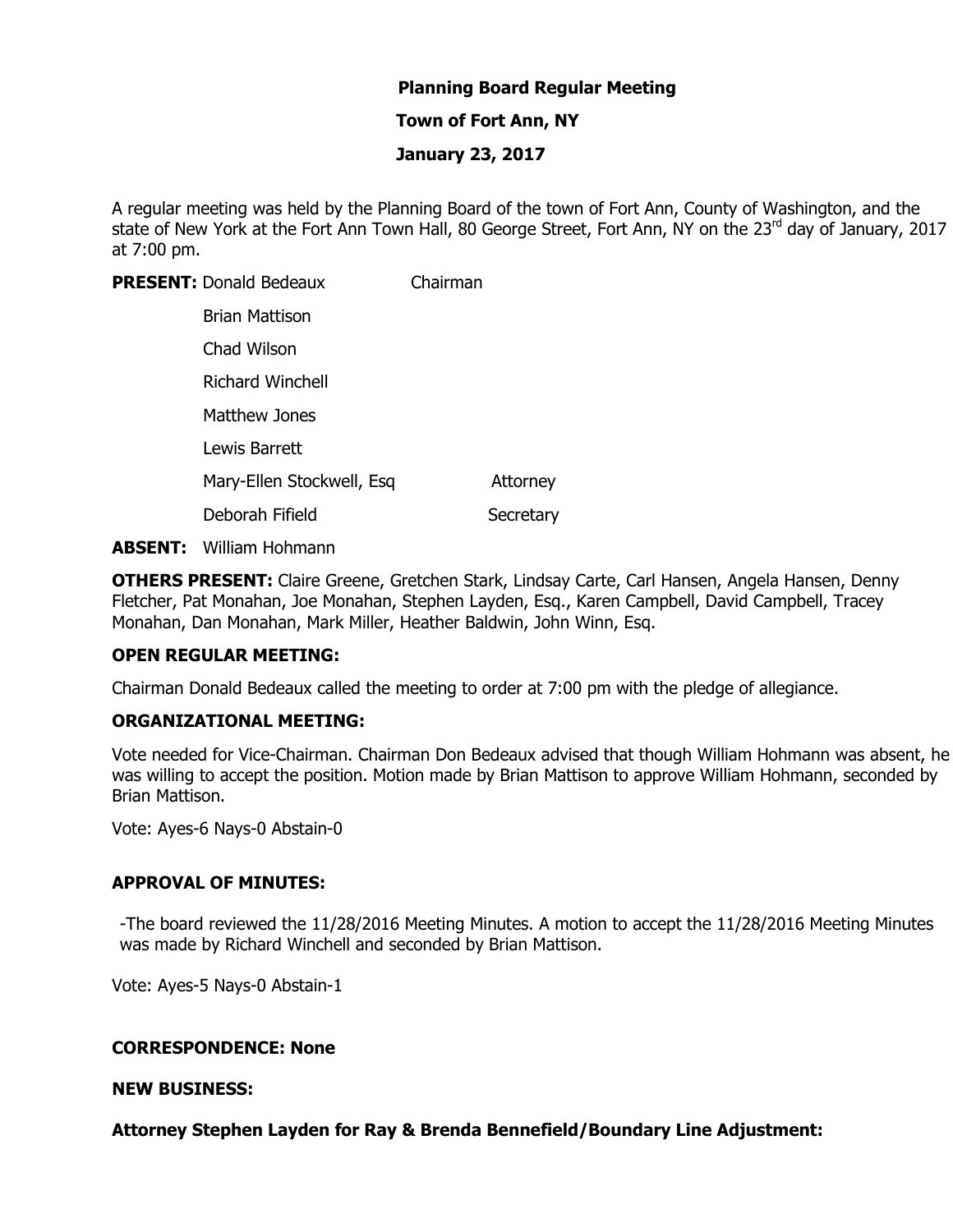Property is located at 44 East Farm Woods Lane, tax map #93.-1-16.2. Applicants have lived there for 40 years. They wish to have transferred a small triangular piece, .03 acres from Walker Farms, LLC. Their driveway is on the property. Walker's property is located at 273 West Road, tax map #93.-1-16.3. Motion to approve made by Brian Mattison w/proper language on deed. Attorney Mary-Ellen Stockwell stated that typically in the past it is required to have language on the Mylar and the Boundary Line Map stating parcels are hereby merged and cannot be sub-divided without Planning Board approval. Seconded by Chad Wilson. Applicant will provide Mylar and Boundary Line Map with proper language.

Vote: Ayes-6 Nays-0 Abstain-0

## **OLD BUSINESS:**

# **Carl Hansen/Site Plan Review/Public Hearing Continuation:**

Applicant appeared with Attorney John Winn. Property is located at 1112 State Route 22, Comstock, tax map #96-1-34.4. Applicant proposes a boat storage and repair business, which has been there for 10 years. He is looking to expand to 40 boats. Has had 20 in the past. Chairman Don Bedeaux advised applicant he had numerous items to bring back to this meeting. Applicant presented an electrical inspection, safety inspection on 2 different buildings, building permit and DEC paperwork that they had fulfilled requirements. Still need paper work from DOT and a fire inspection. Mr. Hansen advised Eric Barrons w/DOT does not believe they have any interest in driveway, but will be getting back to him. As for fire inspection, that will be this week. Richard Winchell stated they still need a detailed map for the boats placement. Applicant said the map he had was the only one. Boats come in off Thomas Road. A 10 foot spot is provided for each boat, w/most boats being 6-6  $1/2$ foot wide. There will be more boats on property in winter than summer. Boats are worked on in the garage. Would need DEC approval if worked outside, as cannot be exposed to storm water. But will be doing both. Brian Mattison asked who was doing fire inspection. It will be the County, who will also determine boat storage, of which Chairman Bedeaux would like to have input on. When inspection is done, Chairman Bedeaux would like a phone call and also needs to be in writing 10 days before February meeting. The floor was opened for public comments.

Heather Ballard, 11132 State Route 22, Comstock. Neighbor of applicant. Has never had any problems or concerns with the business. It is a quiet business.

Dennis Fletcher, 29 Morgans Lane, Comstock. The number of boats concerns him. He feels 40-45 is way too many. He agrees that whomever does the fire inspection should have input with the Planning Board as to spacing and how many boats they feel should be there.

Chairman Bedeaux told applicant needed fire inspection report by the February meeting. Richard Winchell asked if DOT was necessary if running off Thomas Road. Mr. Hansen was told to contact Paul Winchell regarding this matter. Also, the Board feels 40-45 boats is way too much. Motion to table Public Hearing made by Brian Mattison, seconded by Lewis Barrett.

Vote: Ayes-6 Nays-0 Abstain-0

## **COMMENTS FROM THE FLOOR:**

Lindsay Carte of Fort Ann asked why we are continuing with Chad Wilson on the Planning Board as he is not a resident. Chairman Bedeaux stated as far as we are concerned he is a resident until further notice from the Town.

An unidentified member of the public asked if the Town was still in a lawsuit with Lindsay Carte. Chairman